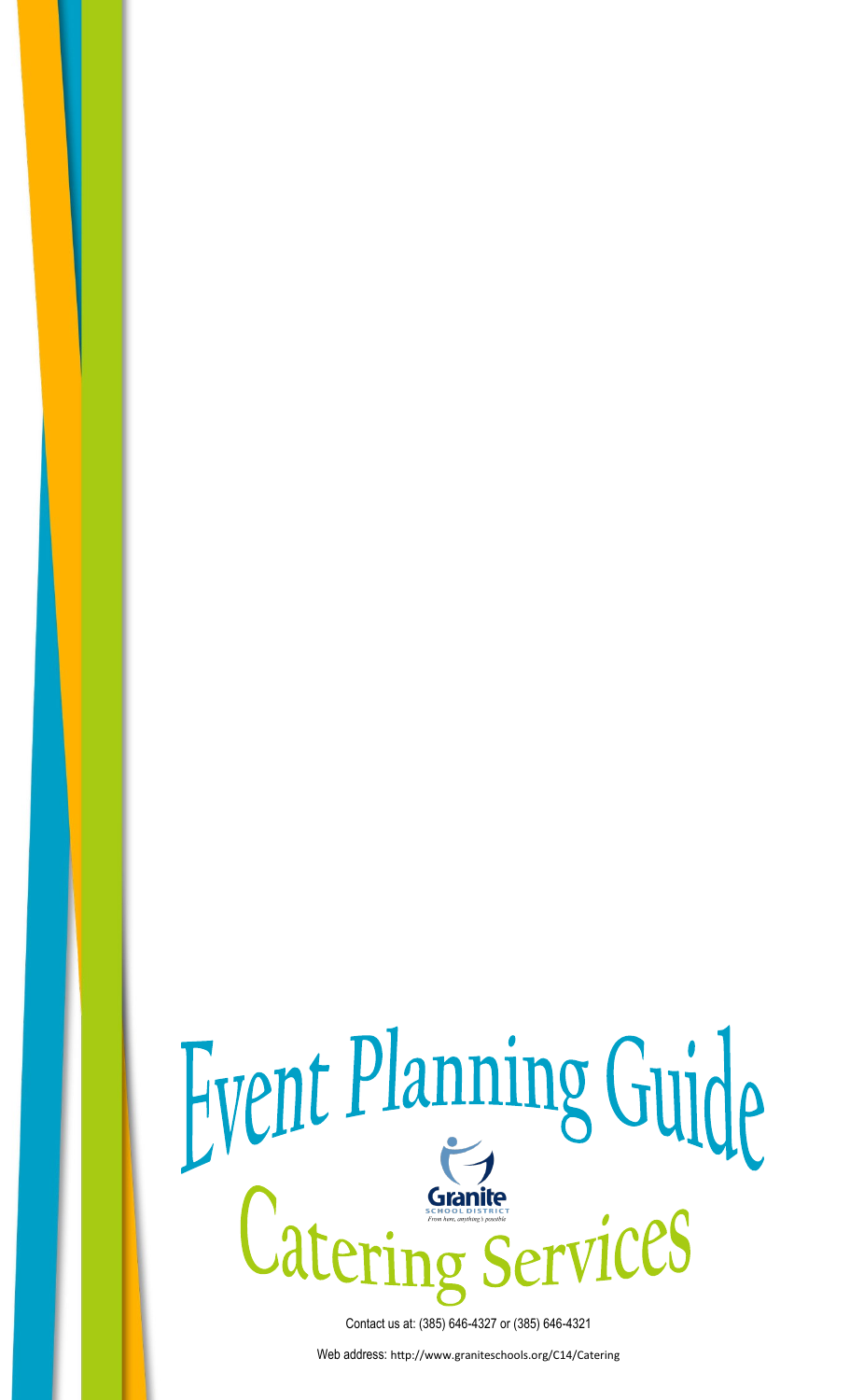# **OUR PLEDGE**

We guarantee your total satisfaction with your event. If for any reason you are not completely satisfied with our product and service, we will happily replace the item or refund your money.

### PLANNING YOUR EVENT

The menu selections and services in this guide are the most frequently requested, and represent merely a sampling of what we can do. Whether you are planning a simple gathering or a special event, we will be happy to help you with the arrangements.

Room reservations are the responsibility of the requestor. Room preparation and set-up may take up to an hour to complete, so please schedule rooms accordingly.

### PLACING YOUR ORDER

Please help us help you by providing at least a 48 hour advance notice for food orders, and a 24 hour notice for snacks and beverages. We will make every effort to accommodate orders with less notice, but may need to restrict the menu to product on hand. Special orders and events with a large number of guests require as much notice as possible. It is extremely helpful if, at the time of booking your event, you are prepared to share the following information:

- Type of event with service needs *(served/buffet, drop off/waited, etc.),*
- Approximate number of guests,
- Time and location of event,
- Billing arrangements *(Department number or billing method), and*
- *Any other special arrangements you need us to know.*

### PARTY SUPPLIES

*For your 'pot luck' functions, etc. Also available in bulk. Please call the catering office for quantities and price breaks.*

Ala Cartè & Supplies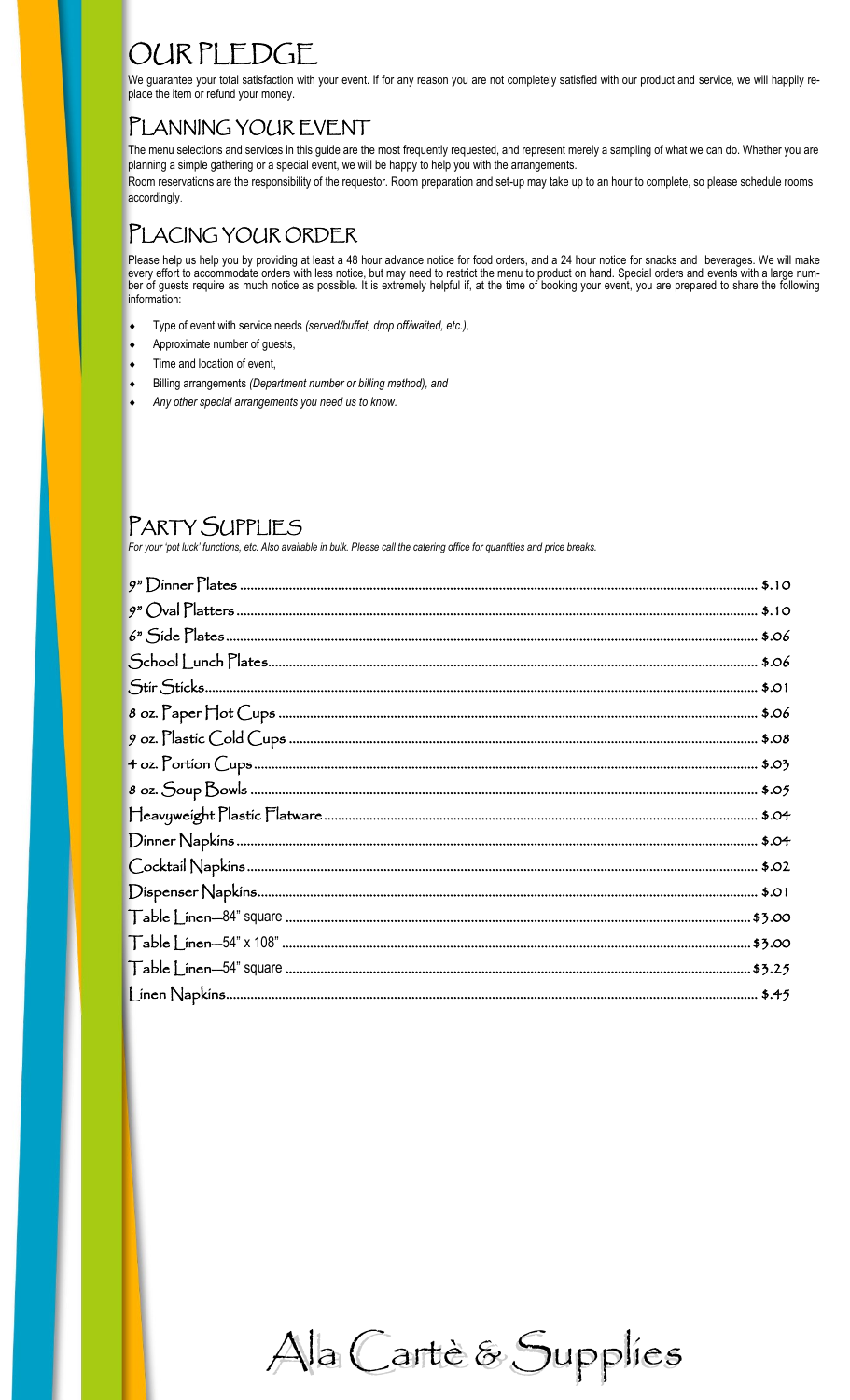# A LA CARTÈ BEVERAGES

### COLD BEVERAGES

| Iced Tea<br>$\bullet$ | $\bullet$ Fruit Punch | Lemonade |
|-----------------------|-----------------------|----------|
|                       |                       |          |
|                       |                       |          |
|                       |                       |          |
|                       |                       |          |
| *price is per person  |                       |          |

### HOT BEVERAGES

We offer fresh brewed regular and decaf coffee.

## GUARANTEE & BILLING POLICIES

To professionally prepare for each guest, we require that you guarantee the number of guests attending your event at least 24 hours in advance. Events will be billed at the guaranteed number or the actual number served, whichever is greater.

- Due to our advance preparation, cancellations must be made at least 24 hours in advance. Cancellations with less than 24 hour notice may be subject to a fee of up to 100% of the original order.
- Granite Food Services must retrieve all catering equipment. If you move any equipment from the delivery location, please immediately notify the catering department. Any catering equipment not recovered may be billed to your order.

## ADDITIONAL SERVICES

There may be an added labor charge for events scheduled to begin before 6:00 a.m. or after 4:00 p.m. or on days when school is not in session, such as weekends, holidays, and vacation breaks. All services will be set up with paper and plastic-ware unless otherwise specified. China and linen service is available at an additional cost. Flowers and/or special decorations can be provided for an additional charge as well. Special equipment rental or professional attendants are available at an additional rate with a 72 hour notice.

\*some of our menu items can be made Gluten free if requested at an additional cost of \$1.00 per person.

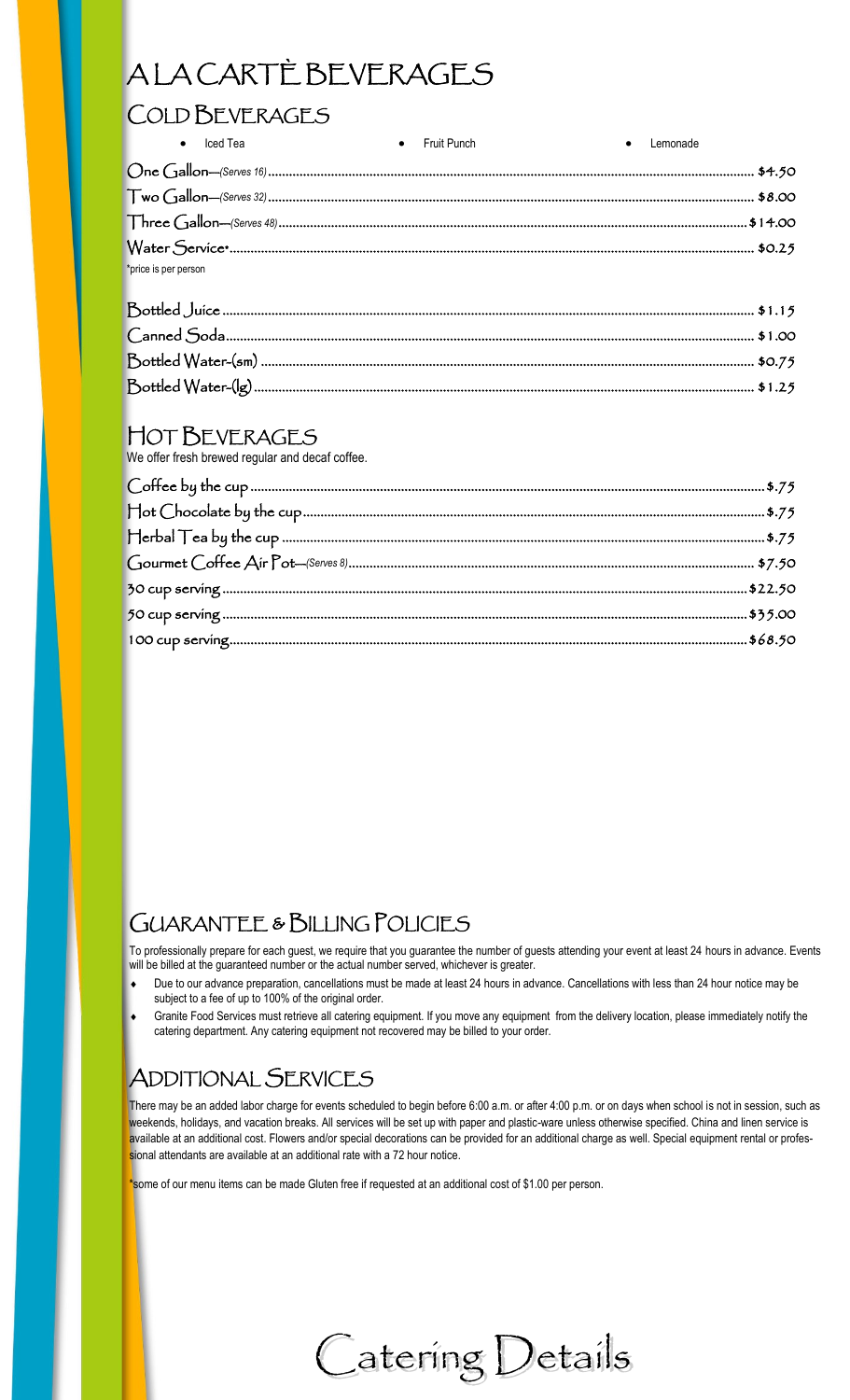# BREAKFAST SELECTIONS

| Assorted pastries or bagels and cream cheese (low-fat available upon request), house coffee, tea and bottled juices.                                                               |  |
|------------------------------------------------------------------------------------------------------------------------------------------------------------------------------------|--|
| Seasonal fresh cut fruit platter, assorted pastries, gourmet coffee, tea and bottled juices.                                                                                       |  |
| Seasonal fresh cut fruit platter, bagels with low-fat cream cheese, hard boiled eggs, assorted low fat yogurts and granola, gourmet coffee, tea and bot-<br>tled juice assortment. |  |
| Fluffy scrambled eggs, hash browns, crisp bacon & Sausage links, assorted pastries, house coffee, tea and bottled juices.                                                          |  |
| Scrambled eggs, roasted new potatoes, crisp bacon & sausage links, biscuits & gravy, gourmet coffee, tea and bottled juices.                                                       |  |
| French Toast, scrambled eggs roasted new potatoes, crisp bacon & sausage links, gourmet coffee, tea and bottled juices.                                                            |  |
| Build to order or premade breakfast burrito, filled with scrambled eggs, crispy bacon, refried beans, cheese, and roasted red potato,<br>Gourmet coffee, tea and bottled juices.   |  |
| $M_{\odot}$ determine Oughst Station (at $\epsilon$ E $\epsilon$ building and $\Lambda$                                                                                            |  |

Made to order Omelet Station (at GEC building only) ........................................................................... \$7.50 The perfect way to start your day. A custom made to order omelet prepared by one of our chefs right in front of you. It comes with hash browns, bacon or sausage, gourmet coffee, tea and bottled juices

### HORS D'OEUVRES

*The hors d'oeuvres listed below are based on market pricing and have a 10 person minimum.*  Please call Catering for a consultation. We look forward to planning your event!

# Breaks & Snacks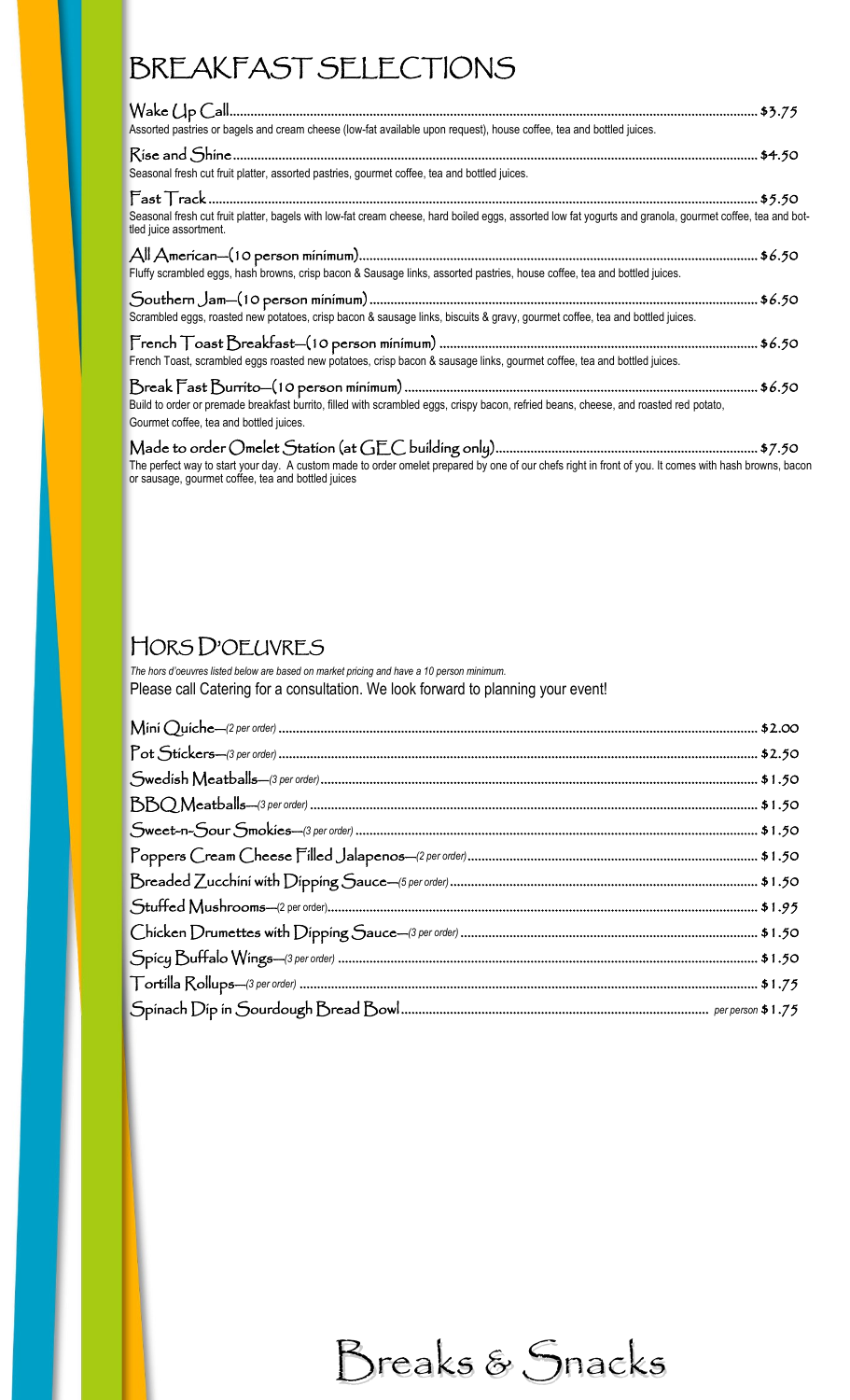## AFTERNOON BREAKS & SNACKS

### PLATTERS

*Platters are priced per person, with a 6 person minimum. Refer to the Desserts section for sweeter choices!*

| An assortment of fresh seasonal fruit. Served with our special fruit dip.                                                    |  |
|------------------------------------------------------------------------------------------------------------------------------|--|
|                                                                                                                              |  |
| An assortment of fresh vegetables. Served with our special house dip.                                                        |  |
|                                                                                                                              |  |
| Assorted sliced cheeses served with a cracker assortment.                                                                    |  |
|                                                                                                                              |  |
| Assorted sliced meats and cheeses. Served with a cracker assortment                                                          |  |
|                                                                                                                              |  |
| Salami, pepperoni, cheese, artichoke hearts, marinated mushrooms, olives & pepperonicini. Served with sliced baguette bread. |  |

## "GIVE ME A BREAK" COMBO PACKAGES\*

*Spice up your meetings or social gatherings with one of our tasty breaks.*

| Fresh baked cookies and baskets of popcorn served with a cold beverage assortment and coffee service.                |  |
|----------------------------------------------------------------------------------------------------------------------|--|
|                                                                                                                      |  |
| Served with a cold beverage assortment.                                                                              |  |
|                                                                                                                      |  |
| Tortilla chips with nacho cheese sauce, guacamole, sour cream & salsa, warm churros, and a cold beverage assortment. |  |
| *Combo packages are priced per person, with an 8 person minimum.                                                     |  |
|                                                                                                                      |  |
|                                                                                                                      |  |

## A LA CARTE

Breakfast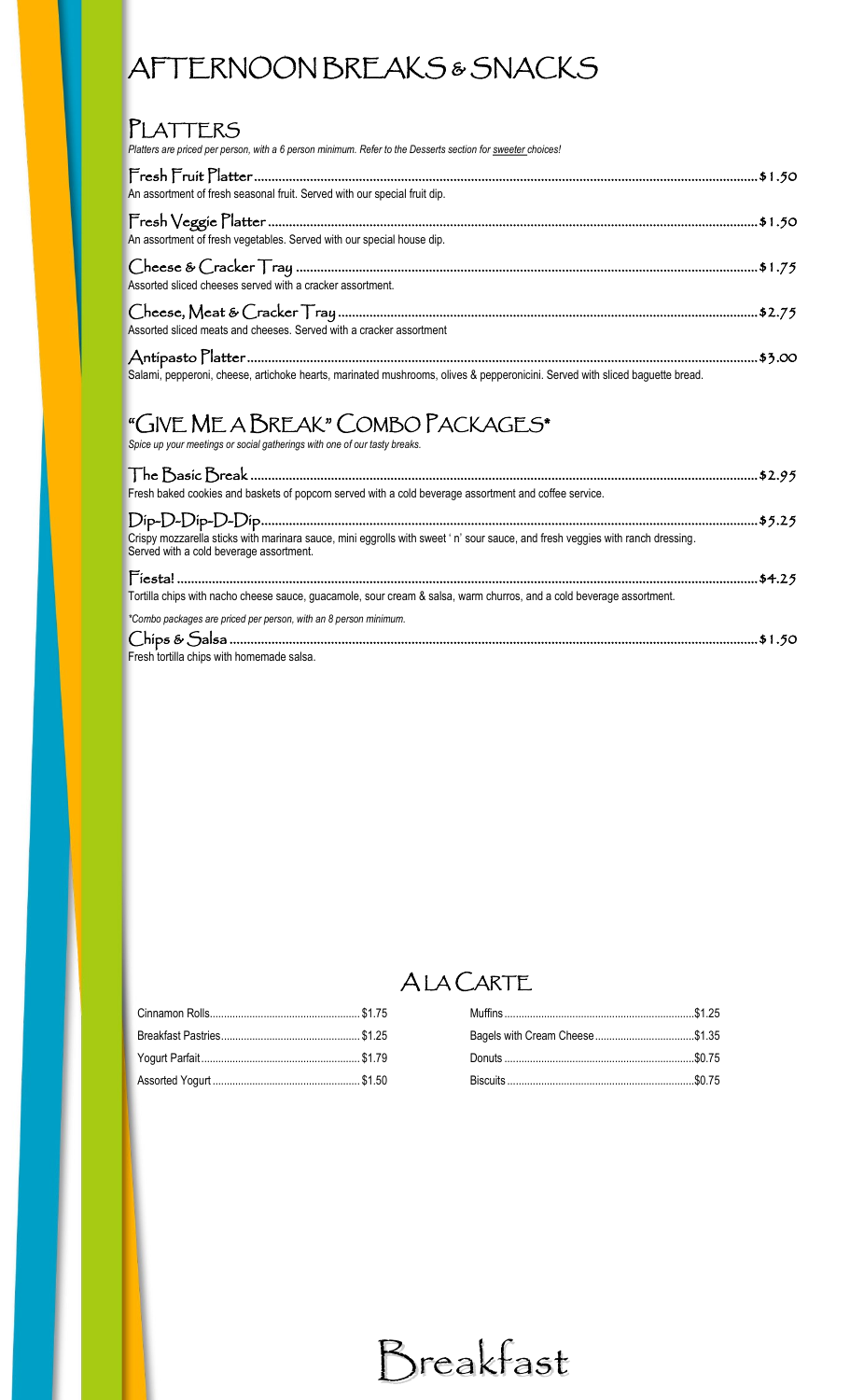### **SANDWICHES**

|         | salad, cookies, chips, and a cold beverage.  |                                 |                                                            |                    |                                                                                                                                   | Turkey, ham, roast beef or Italian, with select cheeses, lettuce, tomatoes, & red onions, on fresh submarine sandwich bread! . Served with a deli side           |
|---------|----------------------------------------------|---------------------------------|------------------------------------------------------------|--------------------|-----------------------------------------------------------------------------------------------------------------------------------|------------------------------------------------------------------------------------------------------------------------------------------------------------------|
|         |                                              | READY-MADE BUFFET OR BOX LUNCH  |                                                            |                    |                                                                                                                                   |                                                                                                                                                                  |
|         |                                              |                                 |                                                            |                    |                                                                                                                                   |                                                                                                                                                                  |
|         | salad, cookies, chips and a cold beverage.   |                                 |                                                            |                    |                                                                                                                                   | Sandwich assortment served on your choice of a variety of fresh deli style breads, pita bread, roll or a Kaiser roll. Served with deli side salad, fresh fruit   |
|         |                                              |                                 |                                                            |                    | Choice of vegetarian sandwich on a croissant. Served with deli side salad, fresh fruit salad, cookies, chips and a cold beverage. |                                                                                                                                                                  |
|         |                                              |                                 |                                                            |                    |                                                                                                                                   |                                                                                                                                                                  |
|         |                                              |                                 |                                                            |                    |                                                                                                                                   |                                                                                                                                                                  |
|         | following gourmet sandwich & wrap selection: |                                 |                                                            |                    |                                                                                                                                   | All Gourmet Box menu choices are served with fresh cut fruit, deli side salad, gourmet dessert, cookies, chips, and a cold beverage. Choose from the             |
|         |                                              |                                 | Choose from the following gourmet sandwich/wrap selection: |                    |                                                                                                                                   |                                                                                                                                                                  |
|         |                                              | <b>Chicken Breast Croissant</b> |                                                            | Mediterranean Wrap | Smoked Turkey Wrap                                                                                                                |                                                                                                                                                                  |
|         |                                              |                                 | Tuna on Kaiser roll <b>Sand Contact Vegetable Wrap</b>     |                    | Grecian Wrap                                                                                                                      |                                                                                                                                                                  |
|         |                                              |                                 |                                                            |                    |                                                                                                                                   |                                                                                                                                                                  |
|         |                                              |                                 |                                                            |                    |                                                                                                                                   | Choose from a selection of soups, salads and/or any 1/2 deli sandwiches. Select one, two or for a heartier meal, choose all three. $\mathsf{All}$ three --\$8.50 |
| SALADS: | Caesar Salad                                 | Garden Salad                    | Cobb Salad                                                 | Santa Fe Salad     | <b>Oriental Salad</b>                                                                                                             | <b>Chicken Salad</b>                                                                                                                                             |
| SOUPS:  | Chicken & Rice                               | Tomato                          | Broccoli                                                   | Minestrone         | Chicken Tortilla                                                                                                                  | Chicken Noodle                                                                                                                                                   |

*\*The Classic Box menu choices will consist of an assortment of turkey, ham, and roast beef, with assorted cheeses, unless otherwise specified. Vegetarian, tuna salad and other options are available upon request. ~Choose any 1/2 deli sandwich for \$3.00.*

*Add bread bowl for \$1.25.*

## SPECIAL DESSERTS SPECIALTY CUSTOM-DECORATED CAKES

Order ahead to celebrate a company anniversary, birthday, office or holiday party with a special cake! We will customize your cake to fit any theme! Price includes plastic forks, paper plates, and cocktail napkins for serving.

## ICE CREAM SOCIAL\*

| One scoop of ice cream, chocolate topping, whipped cream and nuts. |  |
|--------------------------------------------------------------------|--|
|                                                                    |  |
| Two scoops of ice cream, two toppings, whipped cream and nuts.     |  |
| *The ice cream prices are per person                               |  |

|                            | Individual | By the Dozen |
|----------------------------|------------|--------------|
| <b>Fresh Baked Cookies</b> | \$.50      | \$5.00       |
| <b>Brownies</b>            | \$.75      | \$7.50       |
| Lemon Bars                 | \$.75      | \$7.50       |
| <b>Rice Krispy Treats</b>  | \$.75      | \$7.50       |
| Smores Bars                | \$.75      | \$7.50       |
| Mini Eclairs               | \$.75      | \$7.50       |
| Rock Slide Brownie         | \$1.00     | \$9.00       |

Buffets & Desserts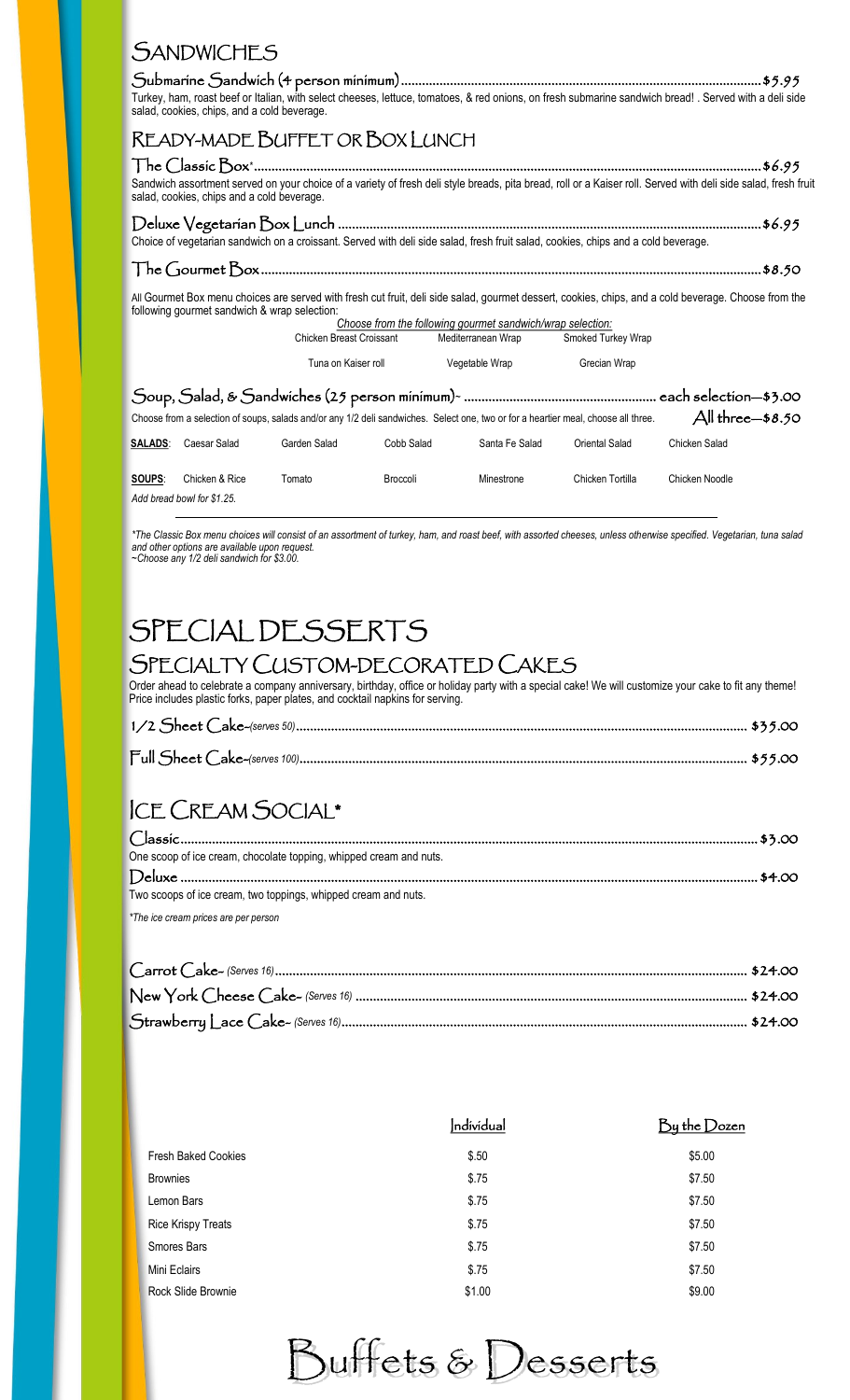# **SPECIALTY BUFFETS**

| Choose one pastas and two sauces*:        |                                                                                                                                                                                             |            |                    |  |
|-------------------------------------------|---------------------------------------------------------------------------------------------------------------------------------------------------------------------------------------------|------------|--------------------|--|
| Fettuccini                                | Penne<br>$\bullet$                                                                                                                                                                          | Radiattore | Spinach Fettuccini |  |
| *Whole wheat pasta available upon request |                                                                                                                                                                                             |            |                    |  |
| Vegetarian Marinara                       | Creamy Pesto<br>$\bullet$                                                                                                                                                                   |            | Alfredo            |  |
|                                           | Served with breadsticks, Caesar salad, choice of dessert, and canned soft drink assortment.<br>*Add ground beef (\$.75) or chicken (\$1.25) to any of the above sauces for a heartier meal. |            |                    |  |
|                                           | Teriyaki chicken breast, vegetable fried rice, stir fried vegetables, and egg rolls with fortune cookies and soft drinks.                                                                   |            |                    |  |
|                                           |                                                                                                                                                                                             |            |                    |  |

Oversized baked potatoes, with cheddar cheese sauce, bacon bits, western chili, steamed broccoli, sour cream and salsa. Served with Caesar salad, cookies, and soft drink assortment.

*\*Be sure to ask about our "Theme Cuisine" exhibition cooking specials for a real crowd pleaser.*

### GOURMET GRILL BUFFETS

*Themed Cookouts served with all the fixings and your choice of 2 accompaniments, soft drinks and a dessert.*

| Pasta Salad<br>$\bullet$  |   | Potato Salad          |           | Chips                |
|---------------------------|---|-----------------------|-----------|----------------------|
| $\bullet$<br>Garden Salad |   | <b>Corn Cobbettes</b> | $\bullet$ | <b>Baked Beans</b>   |
| Cole Slaw                 | ٠ | Fresh Fruit           | $\bullet$ | <b>Mashed Potato</b> |

Grilled Vegetables

*ADD extra accompaniments for \$1.00 each, per person:*

*\*\*\*Please contact us regarding your school lunch BBQ we have additional recourses available to you.\*\*\**

### SALADS AND TOSSED SALAD BUFFETS

*\*All salad entrees include a freshly baked breadstick, dessert, and assorted soft drinks. All prices listed are per person, and require a minimum of 10 people.*

### Chef Salad ............................................................................................................................................................ \$7.25 Sliced ham, turkey and shredded cheddar served on a bed of mixed greens with sliced cucumber and tomato and egg wedges. Served with your choice of dressing. Classic Chicken Caesar .................................................................................................................................... \$7.25 Grilled chicken breast tossed together with fresh chopped romaine lettuce, croutons and freshly shredded parmesan cheese. Served with Caesar dressing. Sante Fe Salad ................................................................................................................................................... \$7.50 Marinated chicken or beef, avocado, black olives, shredded cheddar, sour cream, black beans, fresh chopped romaine lettuce, and salsa. Topped with corn tortilla strips. Served with Mexi ranch dressing. Oriental Chicken Salad ..................................................................................................................................... \$7.50 Marinated chicken breast served on a bed of mixed greens and topped with toasted almonds, mandarin oranges and red peppers. Served with our housemade oriental dressing, and topped with rice noodles. Taco Salad\*\*\* ....................................................................................................................................................... \$7.75 Hot seasoned ground beef or barbacoa pork and refried beans and lime rice served in a tortilla shell and topped with lettuce, shredded cheese, diced tomatoes, green onions, black olives, guacamole, sour cream and salsa. Classic Cobb Salad ........................................................................................................................................... \$7.75 Grill mixed greens topped with chopped egg, diced tomato, diced turkey, corn, chopped bacon, bleu cheese crumbles, and chopped black olives. Served with blue cheese dressing unless otherwise requested.

Sandwiches, Boxed Lunches & Salads

*\*\*\* The above salads are available individually boxed. The Taco Salad is unavailable for individual servings.*